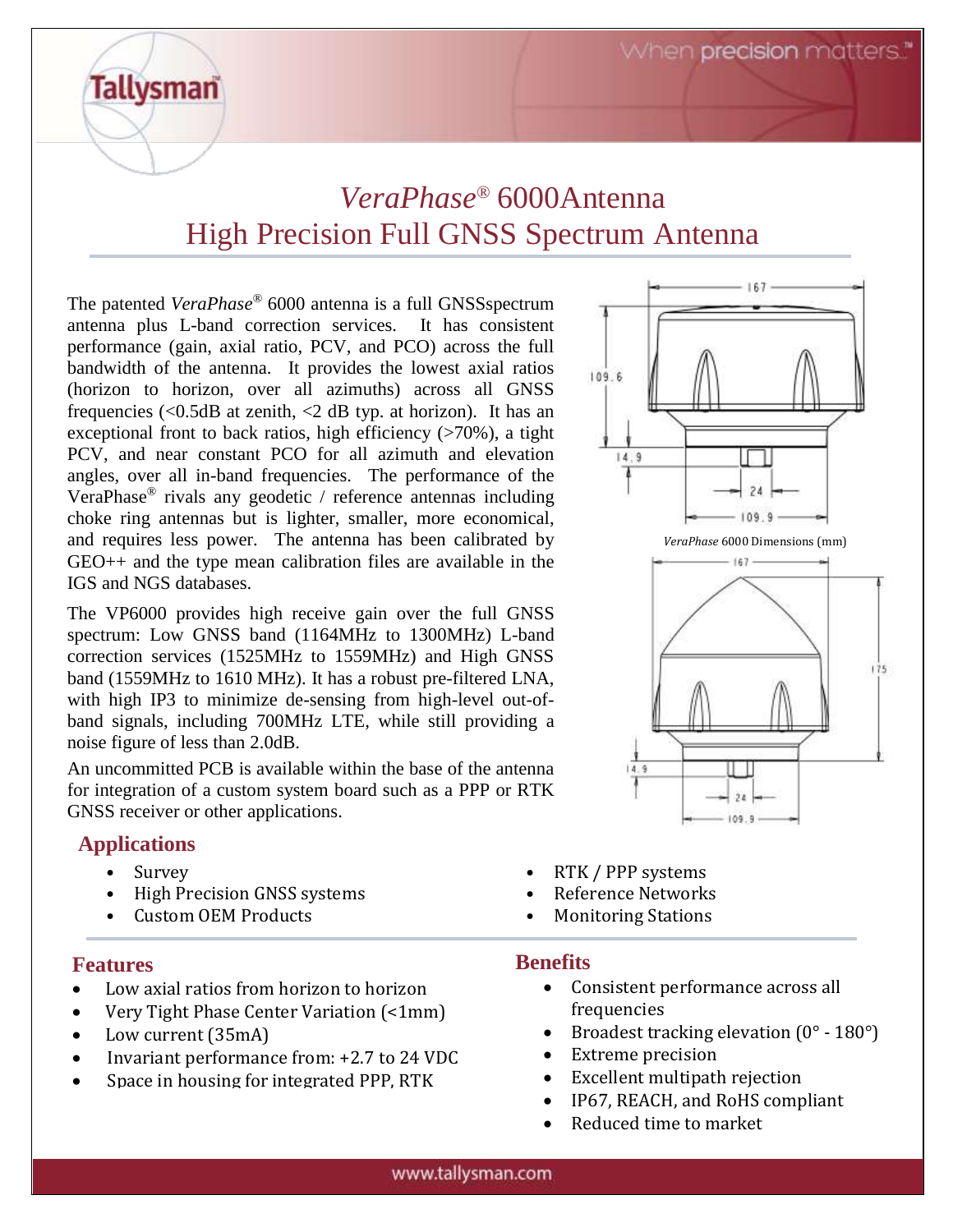### *VeraPhase®* 6000 – High Precision Full GNSS Constellation Antenna

**Specifications** (Measured @ Vcc = 3V, and Temperature=25°C)

#### **Antenna**

**Tallysman** 

 $Efficiency$  >70% IGS model available Yes NGS model available Yes

#### **Electrical**

Available LNA Configurations 35 dB, 50 dB or 15dB OEM LNA Gain Flatness 1.5 dB over frequency range P1dB Output  $+12$  dBm LNA Noise Figure 2.0dB typ. at 25 °C VSWR (at LNA output)  $\le$  1.5:1 max. Supply Voltage Range  $+2.7$  to 24VDC nominal Out of Band Rejection <800MHz >60dB

#### Group Delay variation  $\leq$  5 ns **Mechanicals & Environmental**

Antenna Reference Plane (ARP) Bottom of 5/8" thread Operating Temperature Range -40°C to +85°C Mounting Thread 5/8"x 11 TPI female Vibration MIL STD 810D,

Antenna Gain **1986** and 5 dBic to 7 dBic (all Frequency Bands) Axial Ratio, over full bandwidth < 0.5 dB at zenith, (refer to table below for other elevations) Phase Centre Variation  $\pm 1$  mm across all frequencies (see graphs on following pages) Phase Centre Offset (RMS)  $\pm 0.2$  mm across all frequencies

Gain Variation with Temperature. 3dB max over operational temperature range Bandwidth 1164 – 1300 MHz plus 1559 – 1610 MHz plus 1525 – 1559 MHz, Supply Current <35mA (35dB gain) <45 mA (50dB gain) <900MHz 28dB <1000MHz 15dB (min) 1430MHz 25dB >1690MHz 25dB (min) >1710MHz >60dB

Mechanical Size See drawing on page 1 North Orientation Indicator Mark on radome above connector Weight <800g (flat radome), 820g (conical radome) Environmental **IP67, RoHS** and REACH compliant Shock Vertical axis: 50 G, other axes: 30 G

#### **Ordering Information:**

VeraPhase 6000 with 35 dB LNA, flat white radome 33-603500-xx-00-11 VeraPhase 6000 with 50 dB LNA, flat white radome 33-605000-xx-00-11 VeraPhase 6000 with 35dB LNA, conical white radome 33-603500-xx-00-01 VeraPhase 6000 with 50dB LNA, conical white radome  $33-605000-xx-00-01$ Where  $xx = 01$  for TNC or 14 for N-Type

The information provided herein is intended as a guide only and is subject to change without notice. This document is not to be regarded as a guarantee of performance. Tallysman Wireless Inc. hereby disclaims any or all warranties and liabilities of any kind. © 2015 Tallysman Wireless Inc. All rights reserved Rev 3.1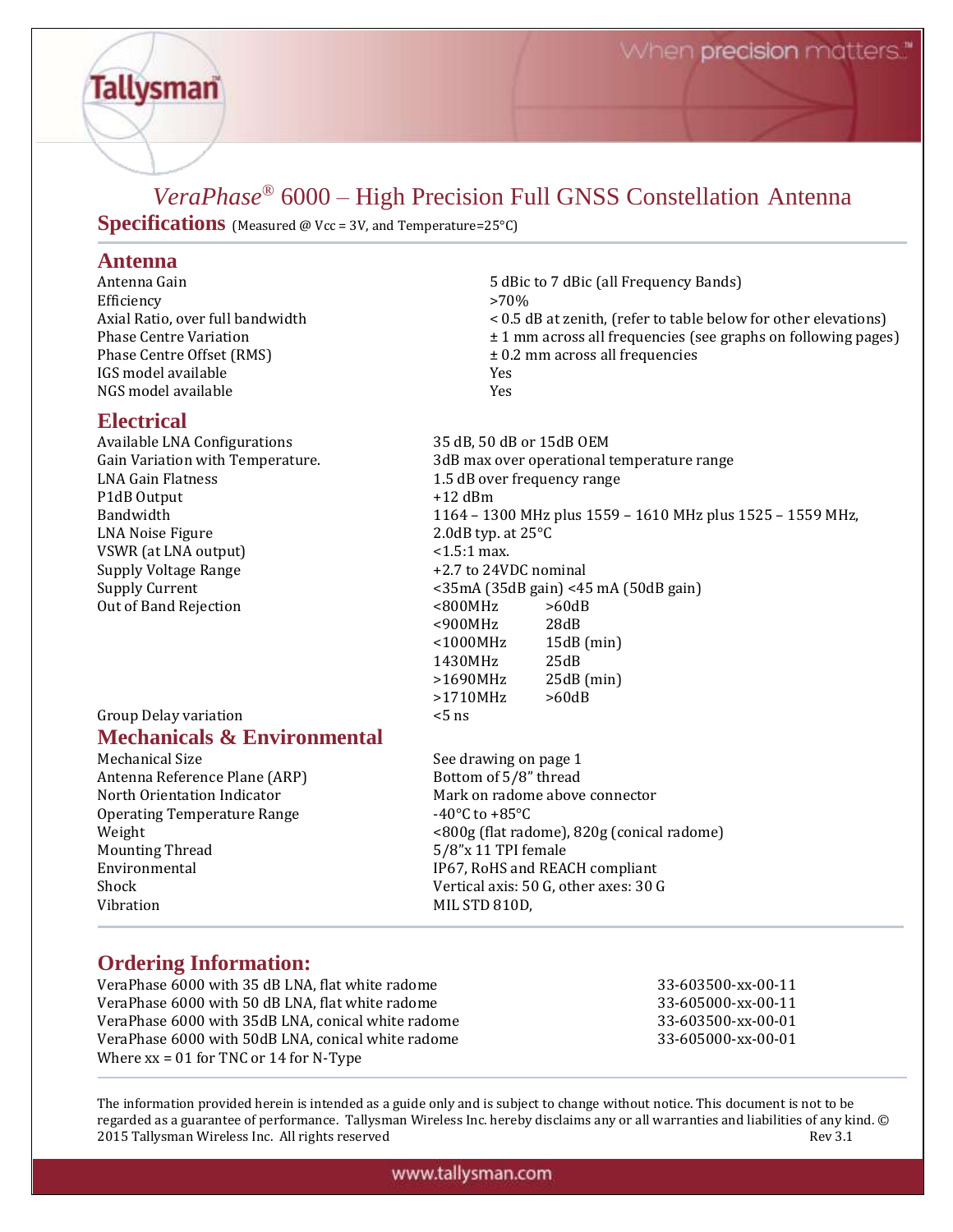*VeraPhase®* 6000 – High Precision Full GNSS Spectrum Antenna

### **Antenna radiating performances**

**Tallysman** 



#### **Normalized radiation patterns**



**Gain**